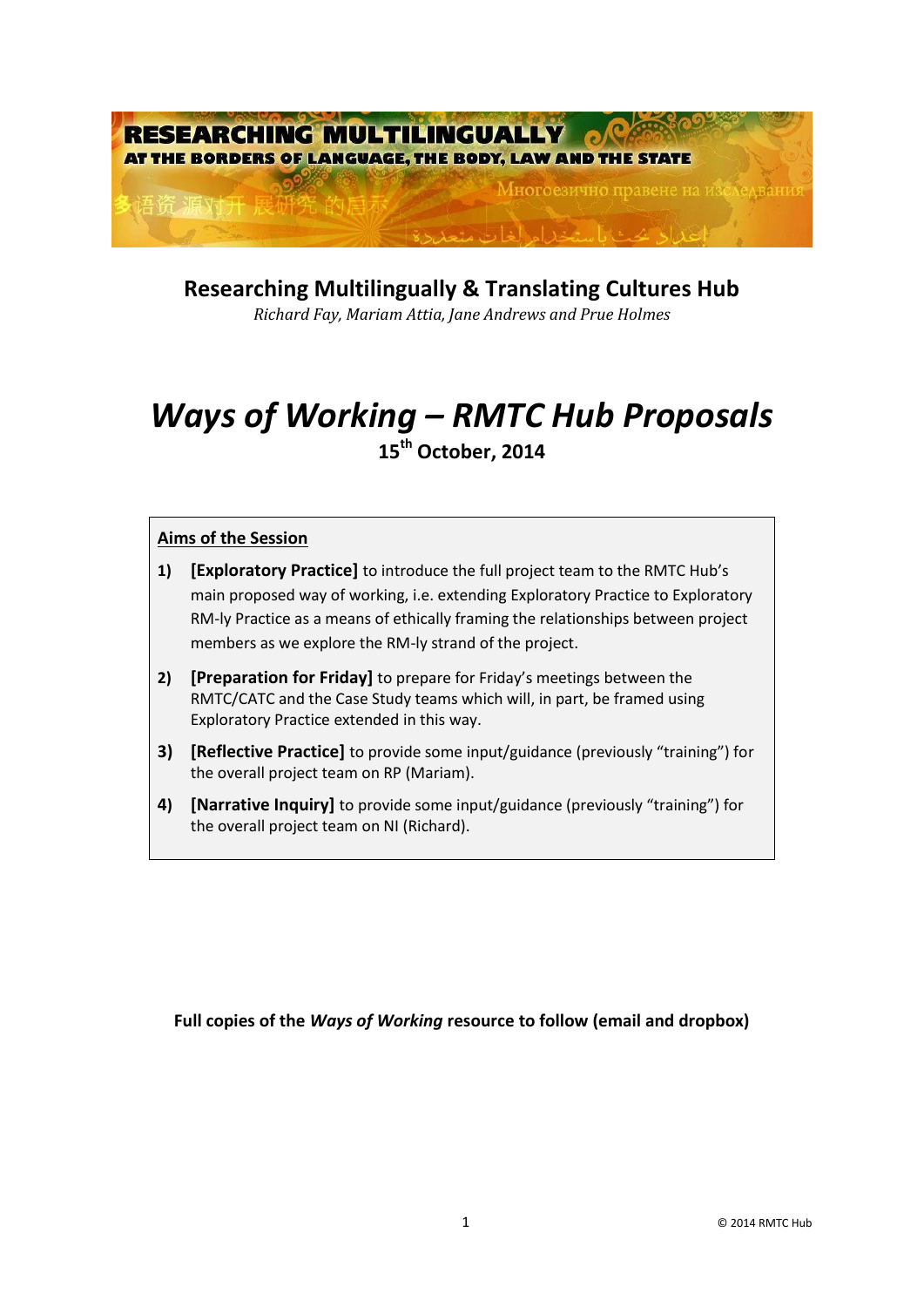# **1. Ways of Working**

#### *a) Researching the RM-ly strand: ethical and methodological dilemmas*

*… The existing plain language statement (PLS) was not designed to cover the research that will be carried out by the RMTC Hub, and I feel, as a potential research participant, that it does not provide me with sufficient information about what my participation will involve, how confidentiality/anonymity will be assured (I could be given a pseudonym, but I'm the only person going to be conducting research in Bulgaria, so what else will be done to ensure that I am not identifiable?), who will have access to field notes and other research documents (including research diaries) and so on.*

*In short, I feel that I need a lot more information before I will be willing to sign a consent form. I would like to suggest, therefore, that the members of the RMTC Hub are asked to produce a detailed PLS and consent form relating to the research they propose to do with us and that our consent is obtained using these documents (rather than the ones designed for the research participants in the case studies).* 

#### *b) Serendipity: and the development of our Ways of Working*

#### **Richard's Curiosity**

How will the RMTC Hub interact with the other researchers (in the five Case Studies and in the CATC Hub) as we begin to address (our specific RMTC Hub RQs as a means of exploring) the *'Researching RM-ly practice*' strand of the project?

- Susan Dawson's presentation on Exploratory Practice (EP) the (reflection-in-action) 'trigger' for extending EP to Exploring RM-ly Practice;
- emails re this extension with Susan and within RMTC Hub team;
- initial proposal draft and discussion of it within RMTC Hub and beyond;
- move towards a Resource Pack including other areas of proposed methodology (RP and NI);
- reconceptualised as the *Ways of Working* resource.

## **2. Exploratory Practice ( Exploratory RM-ly Practice)**

## *a) Multiple foci*

Overall project Aim/RQs:

*How can translation and interpretation processes and practices at the borders of language, the body, law, and the state be rigorously theorised and researched, and research findings effectively represented and evaluated, in a multilingual manner?* **[Theory, Methodology, Representation, Evaluation and Knowledge Exchange]**

• RMTC Role:

*… the members of the RMTC 'hub' will lead the development of integrated conceptual and methodological approaches, tools, and methods for researching translation processes and practices at borders where bodies are often at risk, in pain and/or in transition*

• RMTC ROs:

*How do researchers generate, translate, interpret and write up data (dialogic, mediated, textual, performance) from one language to another?* 

*What ethical issues emerge in the planning and execution of data collection and representation (textual, visual, performance) where multiple languages are present?*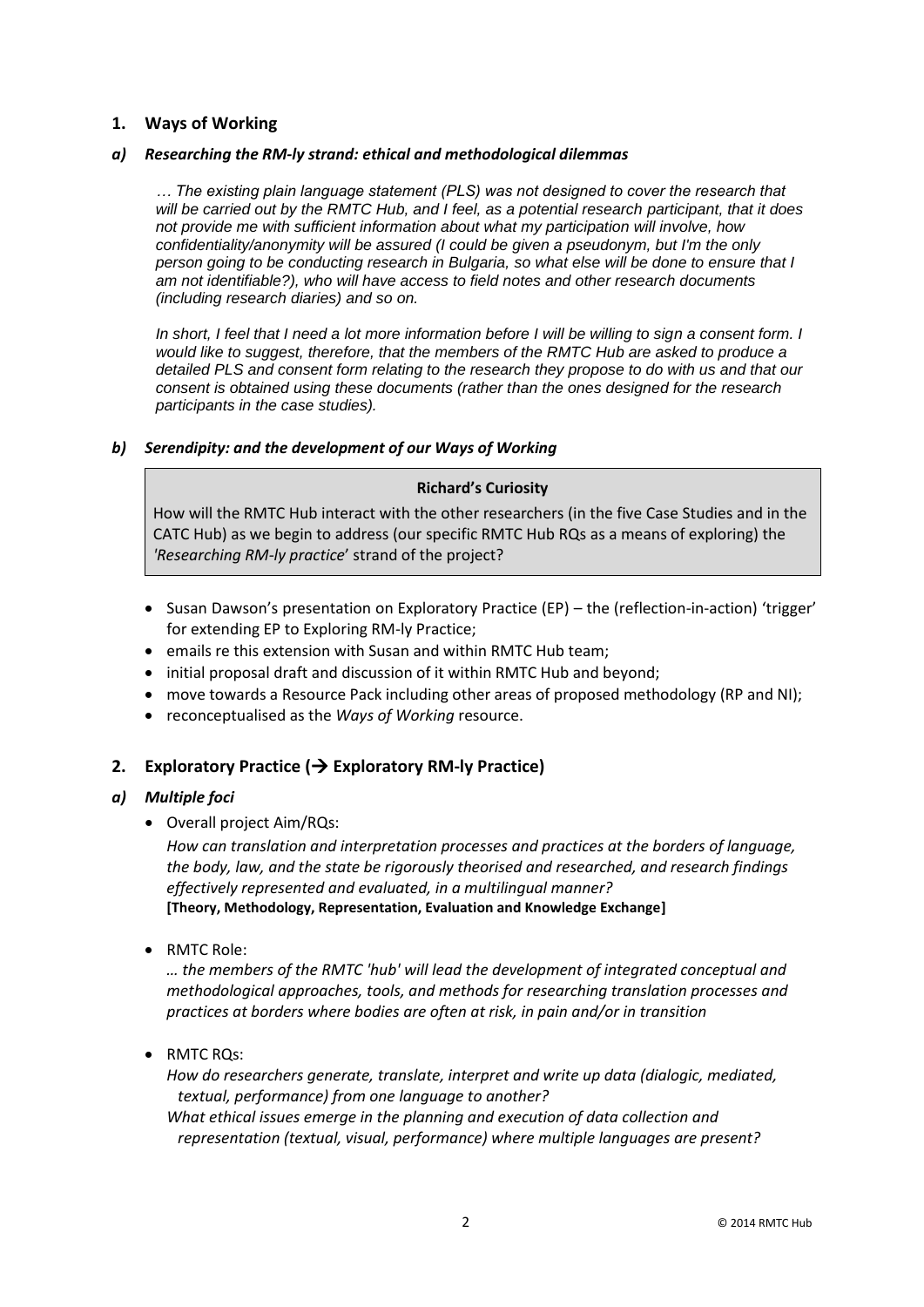*What methods and techniques improve processes of researching multilingually? How does multimodality (e.g. visual methods, 'storying', performance) complement and facilitate multilingual research praxis?* 

*How can researchers develop clear multilingual research practices and yet also be open to emergent research design?*

# *b) The 'Researching the RM-ly practice' strand of the project*

As led by the RMTC Hub, the project seeks to develop insights into RM-ly practice as generated through and from the researchers and their:

- i) reflections on, and narratives about, their project experiences (as framed, in part, through methodological 'puzzles' or 'curiosities'); and
- ii) articulation of their developing RM-ly praxis (i.e. their informed, critically reflected upon and increasingly purposeful<sup>1</sup> RM-ly practice).

# *c) Exploratory Practice (EP) as extended for the project*

Exploratory Practice *"is an indefinitely sustainable way for classroom language teachers and learners, while getting on with their learning and teaching, to develop their own understandings of life in the language classroom"* (EP website 2008)

*Exploratory RM-ly Practice can provide a sustainable way for all RM-ly project researchers (including those in the CATC Hub and in the five case studies), while getting on with their project activities, to develop their own understandings of life in the RM-ly field of activity.*

*d) EP Principles* (puzzles  $\rightarrow$  curiosities; part-and-parcel of our researcher/project activity)

#### The *'what'* issues

- 1. Focus on *quality of life* as the fundamental issue.
- 2. Work to understand it, before thinking about solving problems.

#### The *'who'* issues

- 3. Involve *everybody* as practitioners developing their own understandings.
- 4. Work to bring people *together* in a common enterprise.
- 5. Work cooperatively for *mutual* development.

#### The *'how'* issues

1

- 6. Make it a *continuous* enterprise.
- 7. *Minimise the burden* by integrating the work for understanding into normal pedagogic practice.

## *e) Jane's experience of EP with EAL teachers in Rochdale*

<sup>1</sup> The use of 'purposeful' here is taken from the emergent use – in the previous *Researching Multilingually* networking project – of a conceptual frame of reference for understanding RM-ly praxis. This frame is drawn from ecological thinking as applied to the process of 'developing researcher competence' which is thus seen through the lens of *intentionality*, or, in lay terms, *purposefulness* (see Stelma, Fay and Zhou, 2013; and Stelma and Fay, 2014).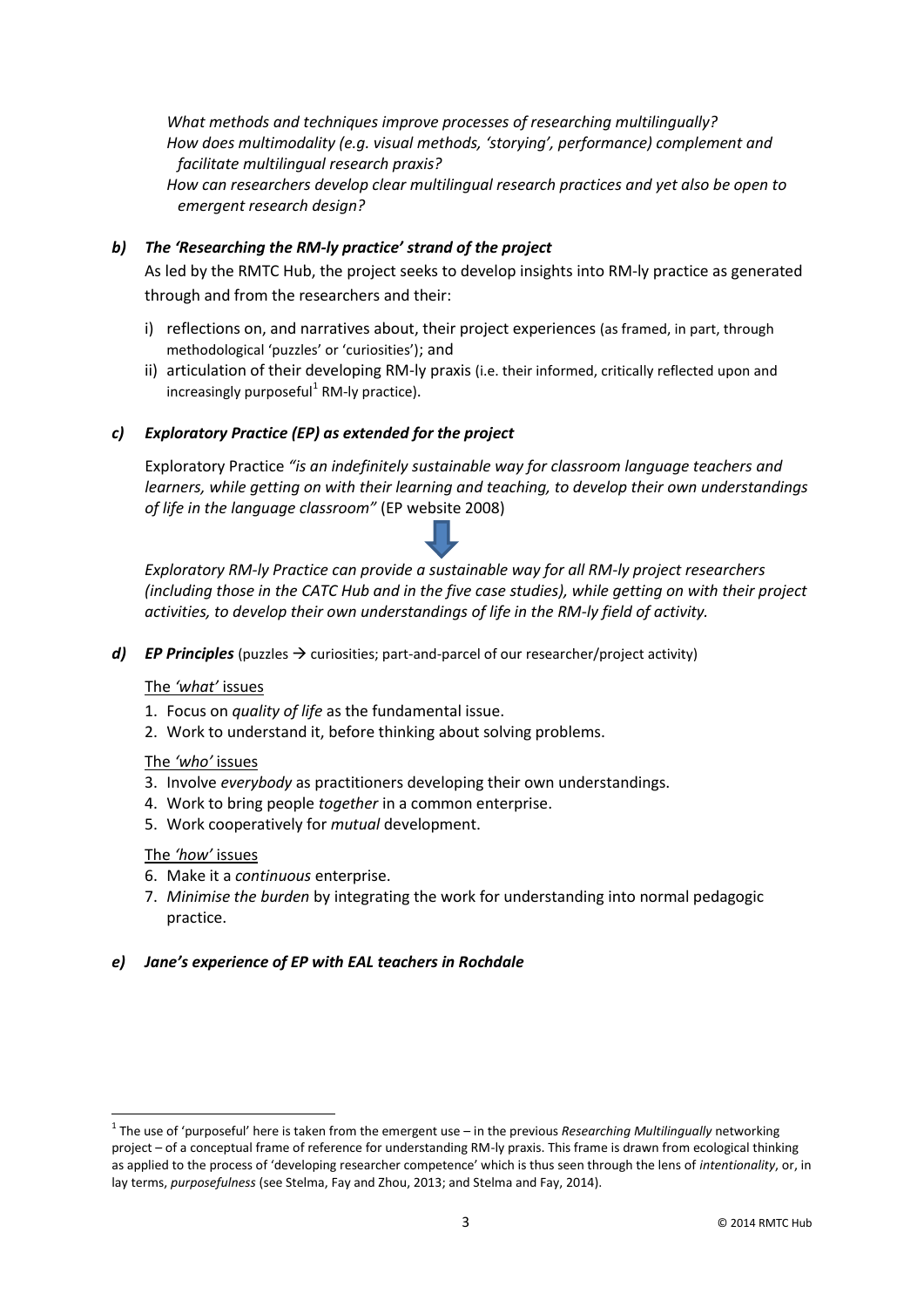*f) Jane's EP puzzles/curiosities (relating to the Literature Review stage of the project)*

*Questions focusing around the task of conducting a literature review on researching multilingually:*

- *1. Where to start? e.g. from sources / studies I know already or from key word searches leading to both familiar and new (to me) studies?*
- *2. What is the function of the literature review – to "quantify" what has been written before or to "map" it? Or both?*
- *3. How far back in time would it be useful to go in this review? Does this have an impact on our project? Would we miss something if we limit ourselves?*

My data accumulating around/for these puzzles/curiosities includes:

- a) notes taken while in conversation with hub members on a skype call (June 2014);
- b) conversations with hub members planned ones and incidental ones where we have shared what we are doing;
- c) my own reflections while taking notes on texts I'm reading (I left a column on my note pad for these reflections);
- d) lists of search terms used e.g. cross-language, multilingual, bilingual; and
- e) records of the websites that appeared as a result of a particular key word search.

My reflections on my Literature Review puzzles/curiosities have now reached this stage:

*I've begun to think that Puzzle/Curiosity 1 is not a problem but in fact a useful reminder that depending on where you start you find different ways of engaging with the area of researching multilingually. The puzzle/curiosity framework has been useful in that it has encouraged me to document every step of the way and I feel as though I am not missing any aspects of decisionmaking which I am engaging. I have relished the chance to find non-academic sources which I had been unaware of previously, e.g. a set of resources for parents who wish to engage their young children with their African heritage languages.* 

## *g) Initial activity -- > Friday encounters*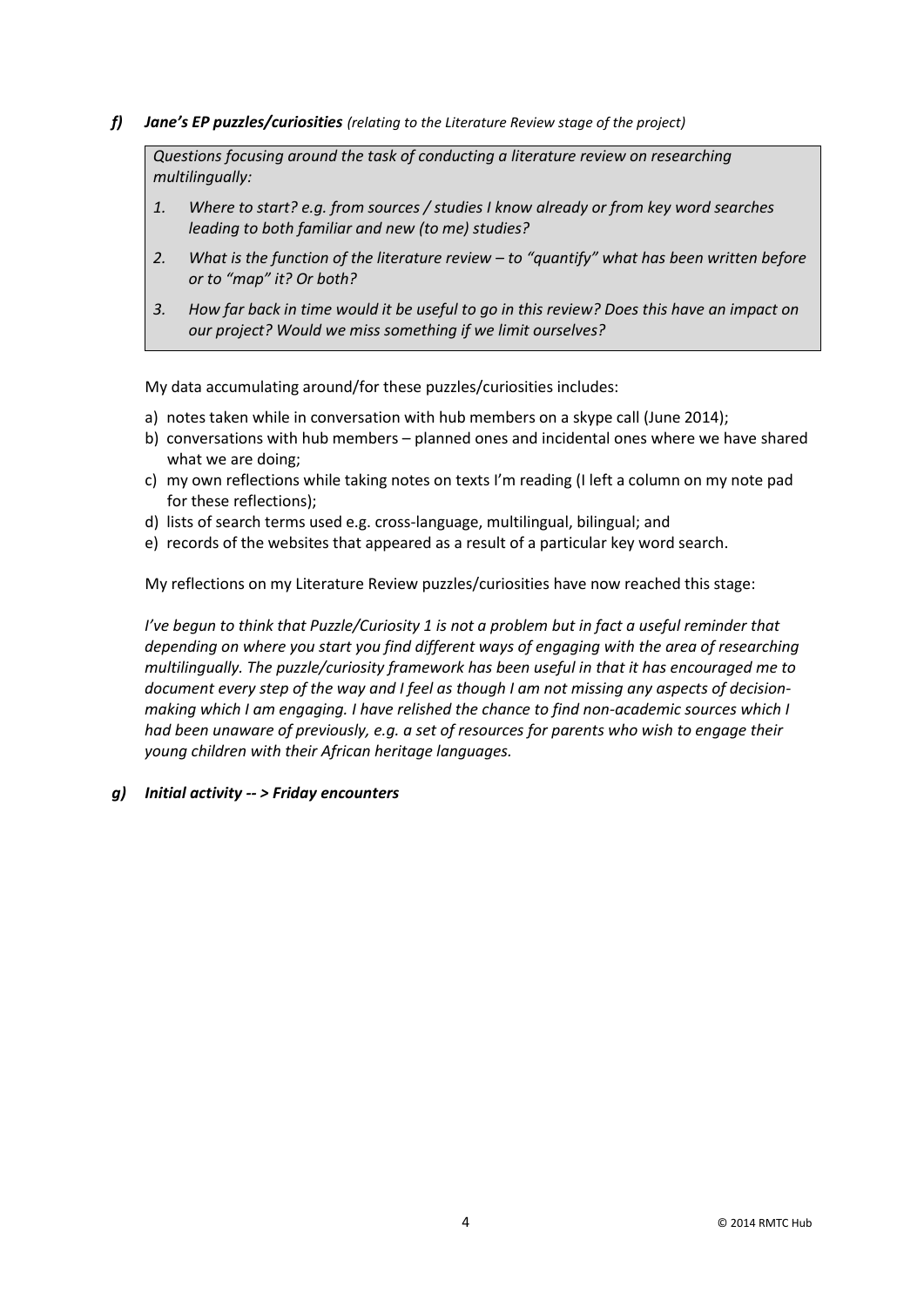# **3. Reflective Practice (RP)**

# *a) RMTC Hub responsibilities and RP*

*… the continuous process of dialogue, synthesis, and reflection among all team members, which [the RMTC] will facilitate, will provide the stimulus and conduit for recording, sharing and synthesising researching multilingually practices, both within the multilingual and inter-/multidisciplinary network of researchers and more widely (e.g. with research participants and within organisations/agencies).* 

# *b) A unified understanding of RP*

Boud, Keogh and Walker (1985: 19) describe reflection as ... *"a generic term for those intellectual and affective activities in which individuals engage to explore their experiences in order to lead to new understandings and appreciation".*

Seen like this, RP is a goal-oriented *"process of turning experience into learning …* [in which we take] *the unprocessed, raw material of experience and engag*[e] *with it as a way to make sense of what has occurred"* (Boud, 2001: 10).

# *c) Two types of reflection*

Schön (1991) distinguishes between two forms of reflection: Reflection-in-action and Reflection-on-action.

# *d) Reflection and Reflexivity*

The bi-directional, mutually-shaping interaction between the researcher and research practice (Edge, 2011) is how we understand Reflexivity. Specifically, there are two main points to address here:

- the shaping influence of the researcher on research practice
- the shaping influence of research practice / experience on the researcher

# *e) RP Example from a Doctoral Study* (Attia, 2011)

## *Reflection-in-action*

- Explored teachers' pedagogical beliefs about using technology in teaching Arabic to speakers of other languages.
- Laila was one of three participants who took part in the study. She mentioned:

*"There is no doubt that technology is the language of [our] time, and constitutes one of the most important aspects that distinguishes an advanced nation from a backward one. The teacher – as any other human being – is part of this world, and has to catch up with the technological advancements as much as he can, in order to improve his teaching performance, and so as not to appear less experienced and informed than his students who – mostly – come from advanced countries". (Laila, Technological Reflections)*

 Reading the words above immediately triggered my reflections about the kind of Arabic language learners we used to receive. In an attempt to 'capture these reflections' I wrote the following note on MAXQDA: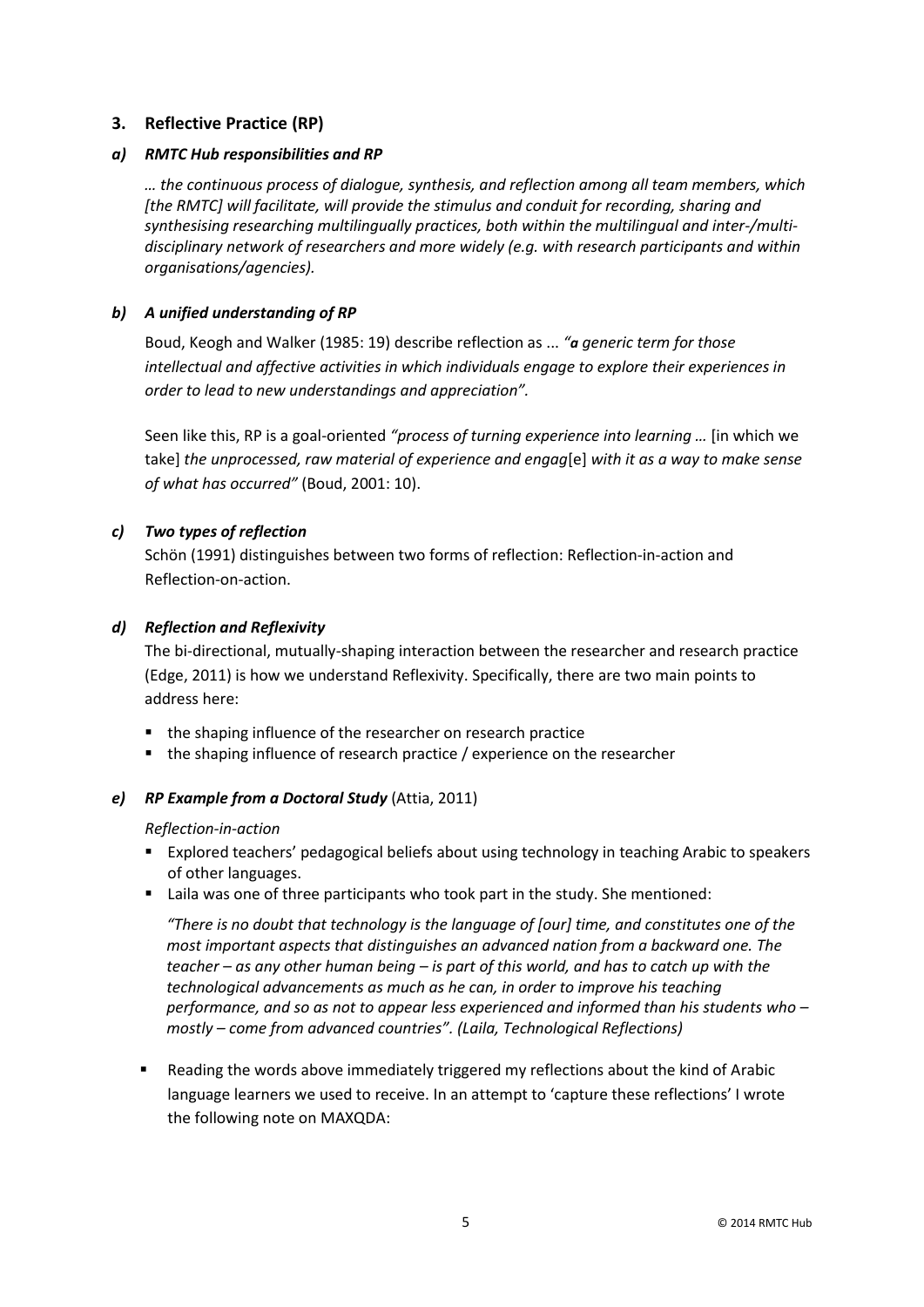

This process of my reflection-in-action made me think of new questions to ask Laila.

# *Reflection-on-action*

In one of the follow-up interviews we had about the same issue (of identity and cultural representation) I felt that my English translation of what she said missed that feeling of confidence that came across with the tone of her voice and was concerned that Laila would not be accurately represented in the thesis.

In a meeting with my supervisor, there was a moment of reflection-on-action where I mentioned:

*"... The thing that is really missing out of this is the Arabic. What I translated. I read it again. It didn't sound like Laila anymore, because she has this sense of very confident, laid-back, 30 years of experience".* (Meeting with Supervisor, 5 February 2009)

## *Bilateral Reflexive Processes:*

- The influence of the researcher on the research
- The influence of the research on the researcher

## **f) Reflective Practice and the RM-ly Project**

## *Areas for Reflection (in- and on-action)*

Mainly informed by the project research questions (general and specific) and the different stages of the project (e.g., literature review, data collection, etc).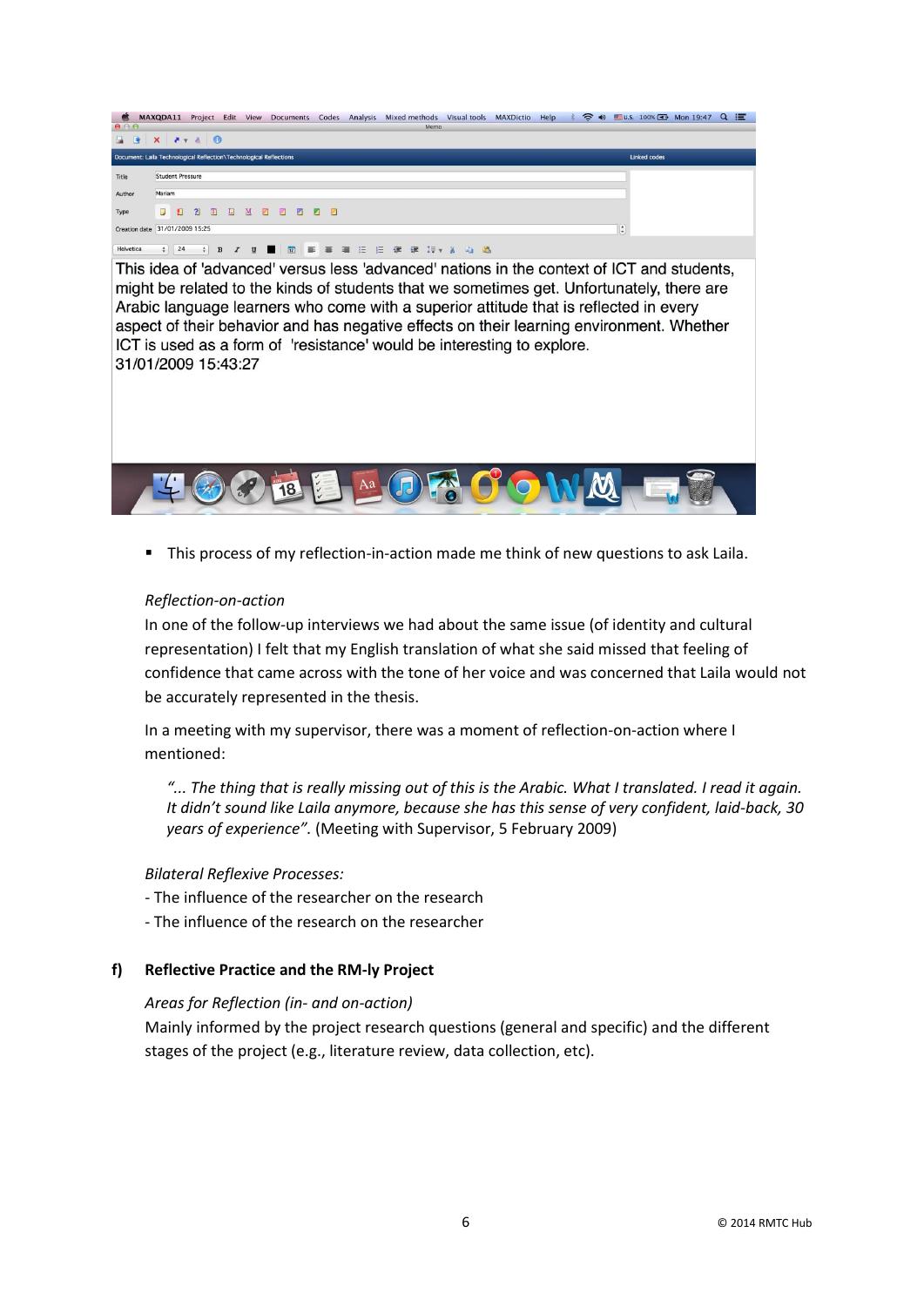## *The Literature Review Phase*

The following prompts may be helpful as you review the exemplars below:

- a) What moments of reflection-in-action did you have during the literature review phase of the project regarding the 'Researching RM-ly practice' strand?
- b) What moments of reflection-on-action did you, individually and/or collaboratively, have?
- c) What mutually-shaping influences can you identify at this initial phase of the project? What implications do (or might) they have for your researcher development?
- d) What reflections did you have with regard to other aspects of your research(er) practice? Might RP be helpful with regard to these other areas of your researcher development?

## *Moving Forward*

Now, please look back on your profiles (public-facing performances of reflection-on-action in relation to researching multilingually). After six months of working on this project, is there anything you wish to change? If so, what and why?

# **4. Narrative Inquiry (NI)**

## *a) A storied world*

Stories are "*present at all times, in all places, in all societies; indeed narrative starts with the very history of mankind; there is not, there has never been anywhere, any people without narrative… Like life itself, it is there, international, transhistorical, transcultural."* (Barthes, 1966/1975: 237)

Life *"is filled with narrative fragments, enacted in storied moments of time and space, and reflected upon and understood in terms of narrative unities and discontinuities".* (Clandinin & Connelly, 2000: 17)

## *b) The Narrative Turn*

- Mass Observation Project
- I did not interview the dead
- Jerome Bruner: "The narrative construction of reality"
- life story (focus on the personal, lived experience); life history (focus on the story as set against the historico-cultural, geo-political times);
- (auto)biographical research; (auto)-ethnography);
- oral history;
- narrative inquiry;
- narrative psychology;
- narrative therapy; and narrative mediation;
- narratology.

#### **Narrative research ….**

- the study of narrative (narratology)
- the narrative study of e.g. lives

## **Narrative / sense-making flow** vs(?) **reified narratives/storylines**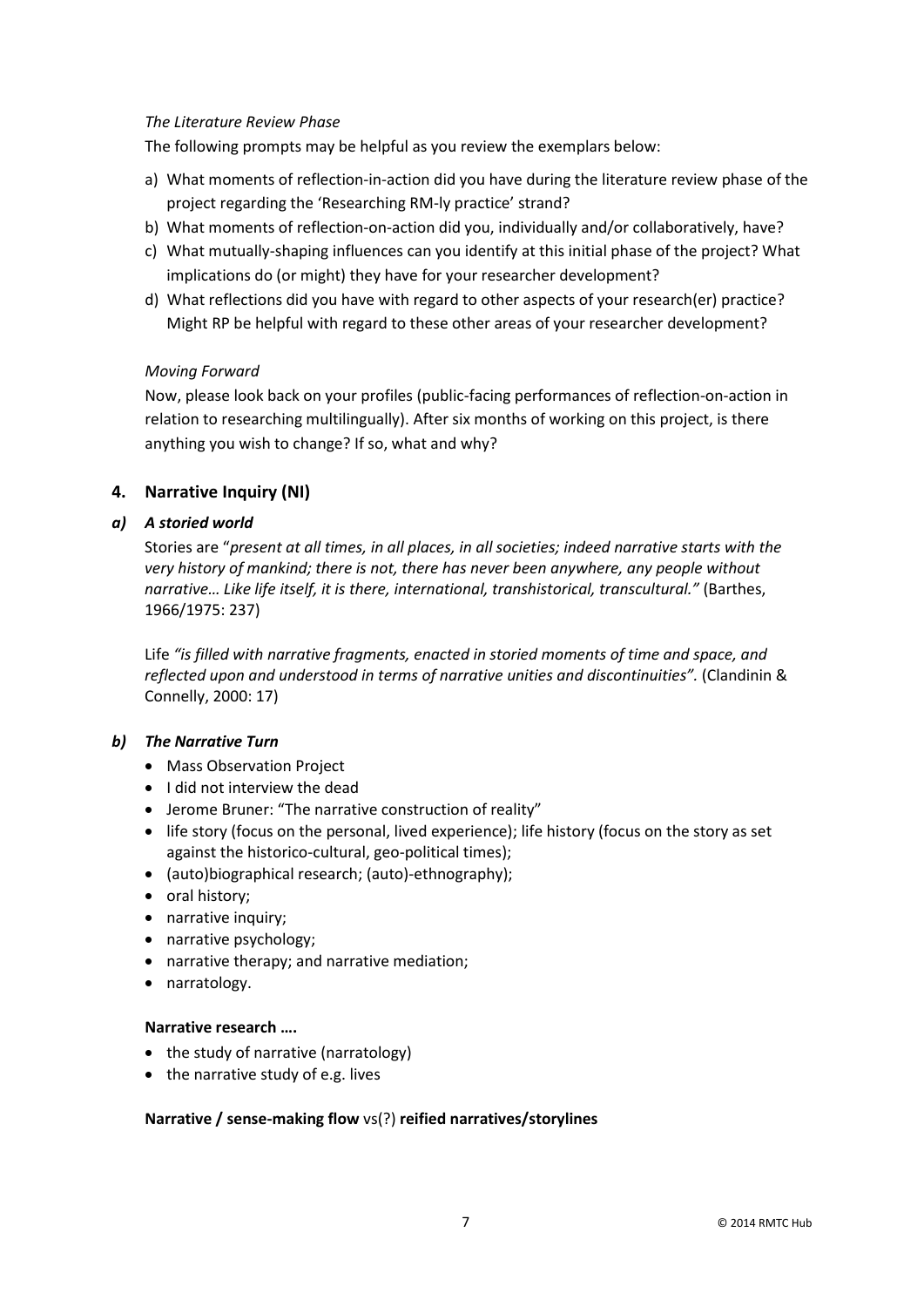#### **Situated sense-making –** situated in ….

• time; location; relation (i.e. audience); purpose

#### **narrative research opportunities**

- narrative intent; narrativity of the data; narrativity of the e.g. thesis
	- $\rightarrow$  research story (report/account/reflection)
	- $\rightarrow$  researcher story (reflexivity)

#### **Parneet's researcher story**

*I* first realised that I could, in the sense of having the permission to, conduct my Doctoral *research multilingually when my supervisor [Richard] explained the way in which I could handle my multilingual data. Being permitted to present the data in its original language within the thesis surprised me to the extent of not believing it at first. At the risk of sounding silly, when addressing the issue about multilingual data during my mock panel [upgrade], I became fearful of being asked questions to which I had not yet found methodological answers and stated the common practice of translating data into English, thereby reluctantly adopting the dominant discourse of presenting the English translations and minimising the focus on the multilingual aspects of the data. After a second tutorial and reconfirmation, I decided to set foot on beginning to understand my experience of engaging in researching multilingually …*

## **some modalities etc**

- Oral / written; f2f / mediated
- one-off performances / series of encounters
- narrativity over time
- narrativity of words and numbers,
- low / high researcher mediation,
- ad hoc / crafted; fresh / reified performance,
- restorying / performance